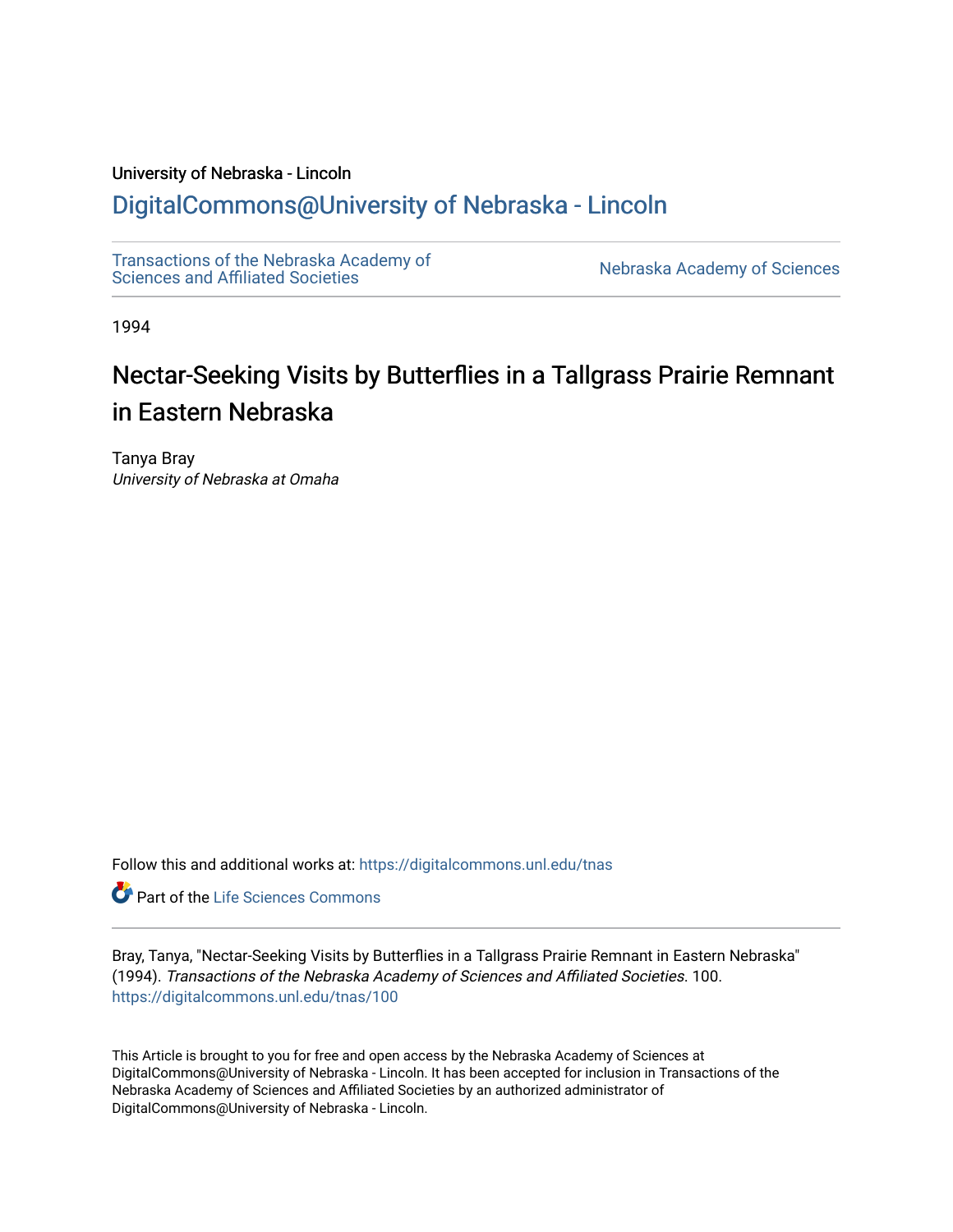#### **NECTAR·SEEKING VISITS BY BUTTERFLIES**

### IN A **TALLGRASS PRAIRIE REMNANT IN EASTERN NEBRASKA**

#### **Tanya Bray\***

Department of Biology University of Nebraska at Omaha Omaha, Nebraska 68182-0040

\*Present address: Department of Biology, Muhlenberg College, 2400 Chew Street, Allentown, Pennsylvania 18104.

#### *ABSTRACT*

Stolley Prairie, a tallgrass virgin prairie remnant in eastern Nebraska, was visited 20 times between May 25 and August 14, 1988. Fifty-two species of forbs were observed in bloom during this period. Twenty-seven species of butterflies were observed and 21 species made 262 nectar-seeking visits to 21 plant species. While numbers of forbs in bloom did not strongly correlate with numbers of butterflies present, peaks of butterfly occurrence appeared to follow peaks of blossom abundance. The number of plant species utilized by a species of butterfly ranged from one to nine. Plants with an abundance of nectar such as common milkweed and false sunflower were favored as nectar sources.

t t t

Since the time of European settlement in the Great Plains, the tallgrass prairie which once covered eastern Nebraska has been reduced to scattered remnants surrounded by urban, agricultural, or industrial landscapes. This reduction of area has resulted in the loss of habitat for many organisms (Boettcher et al., 1993). Until the late 1980s, however, little attention was given to invertebrate species in native prairies. All small populations in native grasslands are subject to increasing danger of extinction due to natural catastrophes such as drought, flood, and genetic deterioration. Grassland butterfly populations are particularly susceptible to local extinction due to limited habitat and host availability, poor dispersal abilities, and patchy distributions. Butterflies and other invertebrates of prairie remnants may suffer increased predation from opportunistic birds and competition from exotic insects (Panzer, 1988). In addition to these environmental stresses, butterflies are also susceptible to management practices such as burning, which can destroy eggs, larvae, and pupae on or above the soil surface. Before fragmentation, "the original scale of the prairie guaranteed that scattered chance survivors, along with individuals from beyond the burned areas, would have been available to reestablish populations." (Dana, 1986). Without burning, however, those plants which serve as food resources for larva and nectar sources for the adult butterfly become increasingly scarce.

Therefore, before any management plan can be drawn, the presence or absence of prairie invertebrates including rare species must be known. Among most butterflies, larval and adult stages have different food resources but "it is, in fact, the abundance or scarcity of adult foraging habitats, not the availability of [larval] host plants, that often regulates butterfly densities" (Clench, 1967; Opler and Krizek, 1984). The purpose of this study was to discover which butterflies were present at Stolley Prairie and which plants the adult butterflies utilized as nectar sources.

#### **METHODS AND MATERIALS**

Stolley Prairie is an 8.5-hectare virgin tallgrass prairie remnant at NW  $\frac{1}{4}$ , Section 15, T15N, R11E, in Douglas County, Nebraska. This tract is privately owned and is leased by the Audubon Society of Omaha. Stolley Prairie contains 165 plant species including approximately 30 of grasses and sedges and over 100 of forbs (Boettcher et al., 1993). In Boettcher's study of prairie remnants near Omaha, Stolley Prairie was found to contain 12.1% non-native species. Her studied sites ranged between 7.4 and 25% non-native taxa. Management of Stolley Prairie includes mowing in July, and burning on a prescribed schedule. The entire prairie was burned in April of 1988. However, since that date, the entire prairie has not been burned at one time.

The transect in this study covered a 4-hectare square in the south half of Stolley Prairie. The perimeter of the square was walked each time as were both diagonals, a total of about 1083 m on each visit, so that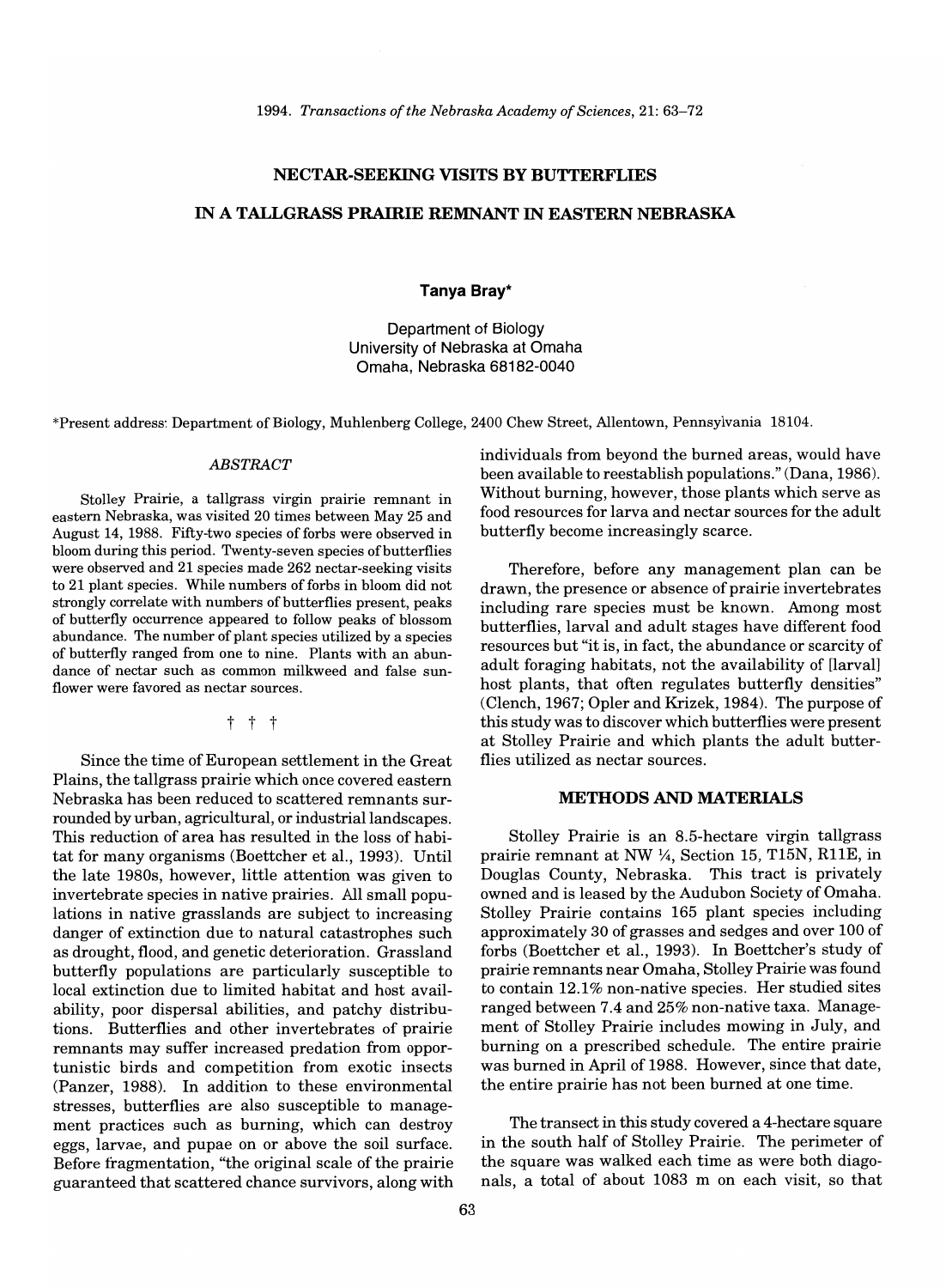

**Week ending** 

Figure 1. Normal average temperature (°F) and 1988 average temperature plotted for the weeks of this study. Data for Omaha from National Oceanic and Atmospheric Administration, National Weather Service, 1988.



Figure 2. Normal precipitation (inches) and 1988 precipitation plotted for the weeks of this study. Data for Omaha from National Oceanic and Atmospheric Administration, National Weather Service, 1988.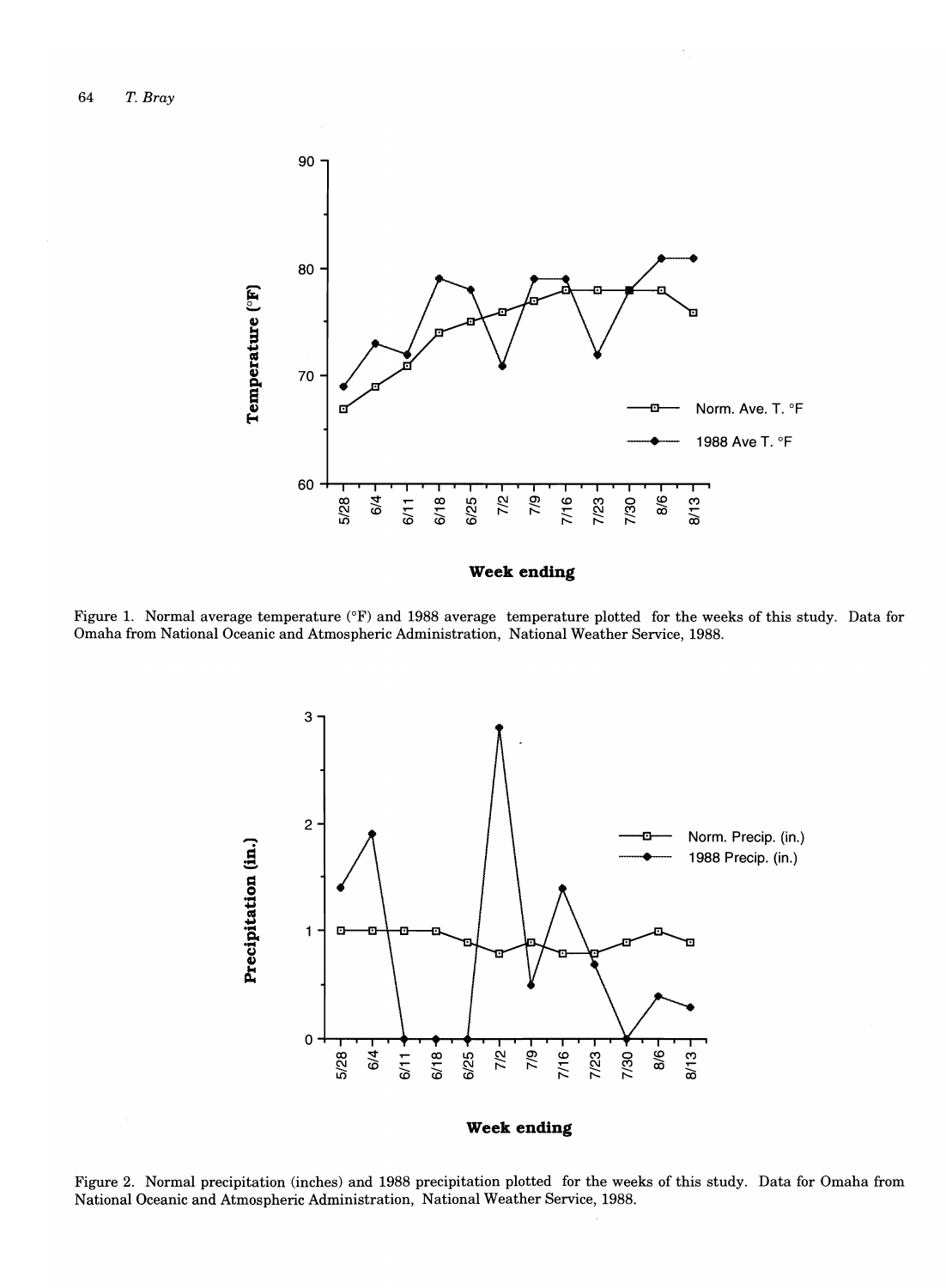nearly all parts of the area were observed. The area between the windbreak of shrubs and trees and the entrance road on the southern border was not censused in order not to count those species of butterflies that are ecotonal and ecologically tolerant of shaded conditions (Panzer, 1988). Twenty visits were made to the site between 25 May and 14 August 1988 (dates given in legend to Fig 4). Both morning and afternoon visits were made to the site, but most often the census was conducted between 11:15 a.m. and 3:00 p.m. Temperature and precipitation data for the period of the study were obtained from the National Oceanic and Atmospheric Administration, National Weather Service (1988).

All forbs in full bloom within the transect were counted. Plant species present in small numbers were counted individually while those with numbers in the hundreds were estimated by extrapolation. No count was made of grasses or sedges although they make up the majority of cover at the site. Plants were photographed but no specimens were taken, since the area has been well-studied (Boettcher et aI., 1993) and voucher specimens are at the University of Nebraska at Omaha herbarium (OMA). Common and scientific nomenclature of plant species follows the Great Plains Flora Association (1986).

Butterflies were noted as in flight, resting or sunning on a plant, or actively feeding. A nectar-seeking event consisted of one butterfly feeding on one species of plant, and thus the same butterfly could account for several recorded events. An effort was made not to overestimate the total number of butterflies present, but with several in flight and on flowers, this was often difficult. All butterflies were identified by sight. No specimens were taken, but 17 of the 27 species seen were photographed. Common and scientific nomenclature for butterflies follows Opler (1992).

#### **RESULTS**

In the summer of 1988, eastern Nebraska regions experienced temperatures that were consistently above average, particularly during May and June (Fig. 1). In addition, the high temperature in June and July often hovered at or above 100  $\mathrm{P}$ . Precipitation was much lower than normal in June, the last three weeks receiving no rainfall at all (Fig. 2). Dry conditions prevailed for the remainder of the summer with the exception of one period of heavy rainful during the first week of July.

Fifty-four species of plants were in bloom at Stolley Prairie during the study period (Table 1) of which 21 served as nectar sources for butterflies (Table 2, Fig. 3). The excessive heat and drought did not appear to affect the growth or blooming of these prairie species although in some cases the blooming period may have been shortened. Twenty-seven species of butterflies were seen (Table 3). The number of species of butterflies and the number of individuals present were lower than expected. In 1987, just three visits to Stolley Prairie between 20 June and 29 July yielded 23 species including six that were not seen in  $1988$  -Tiger Swallowtail *(Papilio glaucus),* Striped Hairstreak *(Satynum liparops*), Coral Hairstreak (Satyrium titus), Reakirt's Blue (Hemiargus isola), Little Wood Satyr (Megisto *cymela*), and Silvery Checkerspot *(Chlosyne nycteis)*], although only the last of these is truly a prairie species (Paul Hammond, pers. comm.). The scarcity of butterflies during the summer of 1988 was noted across the Midwest; "a very hot, dry June spelled the end of normal abundance for most species for the remainder of the year" (Rosche, 1989). Extended periods of extremely high temperatures and drought conditions almost certainly caused desiccation of eggs or caused larvae to enter diapause. In addition, the burning of the entire prairie in April may have contributed to this lower totaL The number of species of butterflies increased in late July and August primarily due to the appearance of ten species of Hesperiidae, the skippers. Twenty-one species of butterflies were observed in 262 nectar-seeking visits to flowers; six species were observed only in flight (Table 4).

The number of species of plants utilized as nectar sources by one species of butterfly ranged from one to nine. Eastern Tailed Blue *(Everes comyntas)* took nectar from the most plant species (nine) while Regal *(Speyeria idalia)* and Variegated Fritillaries *(Euptoieta claudia)* each fed on eight plant species. Seven butterfly species restricted their nectar-seeking to one plant species, but may have fed on other plants when I was not present.

Butterfly density does not appear to be strongly correlated with abundance of flowers blooming (r *=*  .144). However, at least the first peak of flower abundance appears to be followed by a peak of butterfly occurrence (Figs. 4 and 5). There is even less correlation between number of nectar-seeking events and the abundance of plants which served as nectar sources (r *=*  .119), indicating that these butterflies are selective in their choice of nectar source.

The majority of butterflies seen during this study are grassland species whose larval stages also feed in the prairie. Mourning Cloak *(Nymphalis antiopa),*  Great Spangled Fritillary *(Speyeria cybele),* Red Admiral *(Vanessa atalanta),* and Gray Hairstreak *(Strymon melinus)* are visitors to the Prairie from woodland habitats in the area. Mourning Cloak and Great Spangled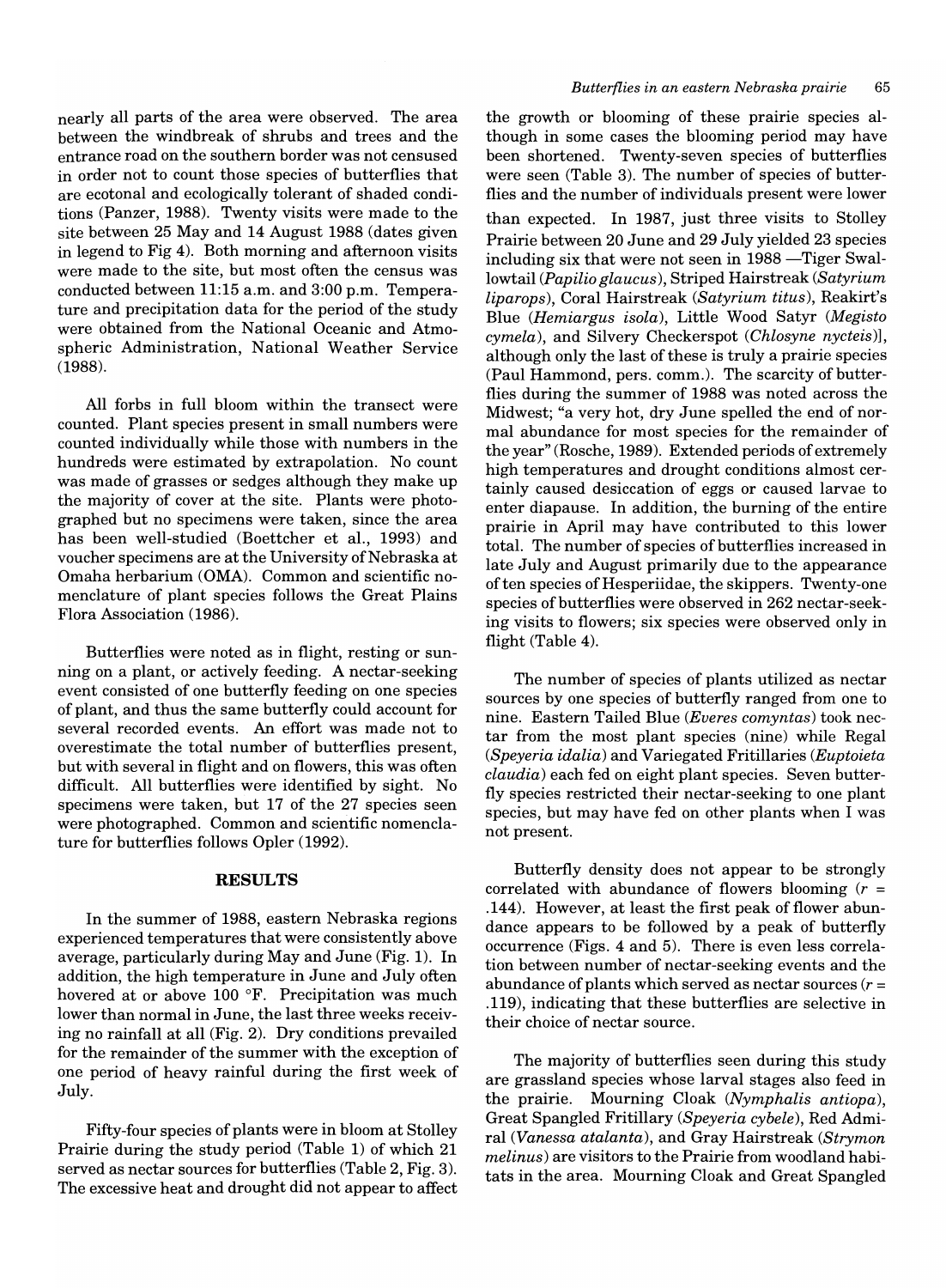$\bar{\beta}$ 

Table 1. Forbs observed in my transect at Stolley Prairie, May 25 to August 14, 1988. An asterisk (\*) indicates plant species which did not receive nectar-seeking visits.

| <b>Species</b>                                     |                    | <b>Blooming Period</b> | <b>Number</b><br>in Bloom | Date of<br><b>Peak Bloom</b> |  |  |  |
|----------------------------------------------------|--------------------|------------------------|---------------------------|------------------------------|--|--|--|
|                                                    | First              | Last                   |                           |                              |  |  |  |
| Anemone canadensis * (Canada anemone)              | 25 May             | 4 Jun                  | $3 - 16$                  | 4 Jun                        |  |  |  |
| Apocynum cannabinum (prairie dogbane)              | 25 May             | 18 Jul                 | $2 - 500$                 | $15$ Jun                     |  |  |  |
| $Oxalis$ violacea * (violet wood sorrel)           | $25$ May           | 4 Jun                  | $19 - 23$                 | 25 May                       |  |  |  |
| Phlox pilosa (prairie phlox)                       | 25 May             | $27$ Jun               | $4 - 2500$                | $15$ Jun                     |  |  |  |
| Sisyrinchium campestre (white-eyed grass)          | $25$ May           | 4 Jun                  | $1 - 3$                   | 25, 28 May                   |  |  |  |
| Trifolium pratense (red clover)                    | 25 May             | 22 Jul                 | $1 - 34$                  | $13\,\rm{Jun}$               |  |  |  |
| Viola pedatifida * (prairie violet)                | 25 May             | 28 May                 | $14 - 16$                 | 28 May                       |  |  |  |
| Baptisia lactea * (white wild indigo)              | 28 May             | 23 Jun                 | $1 - 51$                  | $4\:\rm{Jun}$                |  |  |  |
| Oxalis stricta $*$ (yellow wood sorrel)            | 28 May             | 9 Jun                  | $1 - 10$                  | 4 Jun                        |  |  |  |
| Senecio plattensis * (prairie ragwort)             | 28 May             | 4 Jun                  | $1 - 2$                   | 4 Jun                        |  |  |  |
| Achillea millefolium * (yarrow)                    | 4 Jun              | 14 Jul                 | $1 - 10$                  | 23 Jun                       |  |  |  |
| Mirabilis nyctaginea* (wild four-o'clock)          | 4 Jun              | $15$ Jun               | $9 - 104$                 | $15$ Jun                     |  |  |  |
| Rosa arkansana (prairie rose)                      | 4 Jun              | 18 Jul                 | $4 - 127$                 | 23 Jun                       |  |  |  |
| Sisymbrium loeselii (tall hedge mustard)           | 4 Jun              | $10$ Jul               | $1 - 3$                   | 15, 18 Jun                   |  |  |  |
| Asclepias syriaca (common milkweed)                | 9 Jun              | 14 Jul                 | $2 - 550$                 | $20$ Jun                     |  |  |  |
| Calystegia sepium subsp. angulata *                | 9 Jun              | 14 Jul                 | $3 - 120$                 | 23 Jun                       |  |  |  |
| Delphinium virescens * (prairie larkspur)          | 9 Jun              | $23$ Jun               | $4 - 10$                  | $18$ Jun                     |  |  |  |
| Sambucus canadensis * (elderberry)                 | 9 Jun              | 5 Aug                  | $3 - 34$                  | 18 Jun                       |  |  |  |
| Asclepias amplexicaulis * (bluntleaf milkweed)     | $13$ Jun           | $15$ Jun               | $7 - 12$                  | $15$ Jun                     |  |  |  |
| Euphorbia corollata (flowering spurge)             | $13$ Jun           | 14 Aug                 | $1 - 1100$                | 14 Aug                       |  |  |  |
| Rudbeckia hirta (black-eyed Susan)                 | $13$ Jun           | 22 Jul                 | $1 - 19$                  | 23 Jun                       |  |  |  |
| Verbena stricta (hoary vervain)                    | $13$ Jun           | 5 Aug                  | $1 - 13$                  | 14 Jul                       |  |  |  |
| Amorpha canescens (lead plant)                     | $15$ Jun           | 18 Jul                 | $3 - 1084$                | $27$ Jun                     |  |  |  |
| Echinacea angustifolia (purple prairie coneflower) | $15$ Jun           | 22 Jul                 | $1 - 20$                  | $27$ Jun                     |  |  |  |
| Psoralea argophylla (silverleaf scurf-pea)         | $15$ Jun           | $27$ Jun               | $12 - 98$                 | 23 Jun                       |  |  |  |
| Asclepias verticillata (whorled milkweed)          | 20 Jun             | 14 Aug                 | $1 - 252$                 | 22 Jul                       |  |  |  |
| Asclepias viridiflora * (green milkweed)           | 20 Jun             | 23 Jun                 | 2                         | 20, 23 Jun                   |  |  |  |
| Cacalia plantaginea * (Indian plantain)            | $20$ Jun           | $27\,\rm{Jun}$         | $2 - 3$                   | $23\,\mathrm{Jun}$           |  |  |  |
| Dalea candida $*$ (white prairie clover)           | 23 Jun             | 18 Jul                 | $2 - 38$                  | $27$ Jun                     |  |  |  |
| <i>Heliopsis helianthoides</i> (false sunflower)   | 23 Jun             | 14 Aug                 | $12 - 1200$               | 5 Aug                        |  |  |  |
| Carduus nutans (musk thistle)                      | $27\,\mathrm{Jun}$ | 27 Jun                 | 1                         | 27 Jun                       |  |  |  |
| Dalea purpurea * (purple prairie clover)           | $27\,\mathrm{Jun}$ | 4 Jul                  | $\boldsymbol{2}$          | 27 Jun, 4 Jul                |  |  |  |
| Lilium canadense * (Turk's-cap lily)               | $27$ Jun           | $27$ Jun               | $\boldsymbol{2}$          | $27\,\rm{Jun}$               |  |  |  |
| Desmodium illinoense (Illinois tickclover)         | $4\:\rm{Jul}$      | 2 Aug                  | $3 - 92$                  | $18$ Jul                     |  |  |  |
| Ratibida pinnata * (grayhead prairie coneflower)   | 4 Jul              | 5 Aug                  | $1 - 15$                  | 26 Jul                       |  |  |  |
| Teucrium canadense * (American germander)          | 4 Jul              | 14 Jul                 | $5 - 46$                  | 4 Jul                        |  |  |  |
| Abutilion theophrasti * (velvet-leaf)              | $10$ Jul           | 14 Jul                 | 2                         | 10, 14 Jul                   |  |  |  |
| Potentilla arguta * (prairie cinquefoil)           | 10 Jul             | 26 Jul                 | $16 - 51$                 | 18 Jul                       |  |  |  |
| Silphium integrifolium (rosin-weed)                | $10$ Jul           | 14 Aug                 | $14 - 71$                 | 11 Aug                       |  |  |  |
| Lactuca spp.* (wild lettuce)                       | 14 Jul             | 14 Jul                 | 6                         | 14 Jul                       |  |  |  |
| Melilotus $alba *$ (white sweet-clover)            | 14 Jul             | 5 Aug                  | $1 - 2$                   | $22$ Jul                     |  |  |  |
| Tragopogon dubius * (goat's beard)                 | 14 Jul             | 14 Jul                 | 3                         | 14 Jul                       |  |  |  |
| Vernonia baldwinii (ironweed)                      | 14 Jul             | 14 Aug                 | $2 - 66$                  | 2 Aug                        |  |  |  |
| Astragalus canadensis * (Canada milk-vetch)        | 18 Jul             | 18 Jul                 | 3                         | 18 Jul                       |  |  |  |
| Solidago missouriensis (Missouri goldenrod)        | $18$ Jul           | 14 Aug                 | $1 - 487$                 |                              |  |  |  |
| Monarda fistulosa * (wild bergamot)                | 22 Jul             | 2 Aug                  | $2 - 12$                  | 11 Aug<br>$26$ Jul           |  |  |  |
|                                                    |                    |                        |                           |                              |  |  |  |
| Silphium laciniatum * (compass plant)              | 22 Jul             | 22 Jul                 | 1                         | 22 Jul                       |  |  |  |
| Helianthus rigidus * (stiff sunflower)             | 2 Aug              | 14 Aug                 | $3 - 82$                  | 14 Aug                       |  |  |  |
| Kuhnia eupatoriodes (false boneset)                | 5 Aug              | 14 Aug                 | $5 - 23$                  | 11 Aug                       |  |  |  |
| Cirsium altissimum (tall thistle)                  | 11 Aug             | 14 Aug                 | 2                         | 11, 14 Aug                   |  |  |  |
| Helianthus annuus * (common sunflower)             | 11 Aug<br>14 Aug   | 14 Aug                 | $5 - 7$                   | 11 Aug                       |  |  |  |
| Solidago canadensis * (Canada goldenrod)           |                    | 14 Aug                 | 1                         | 14 Aug                       |  |  |  |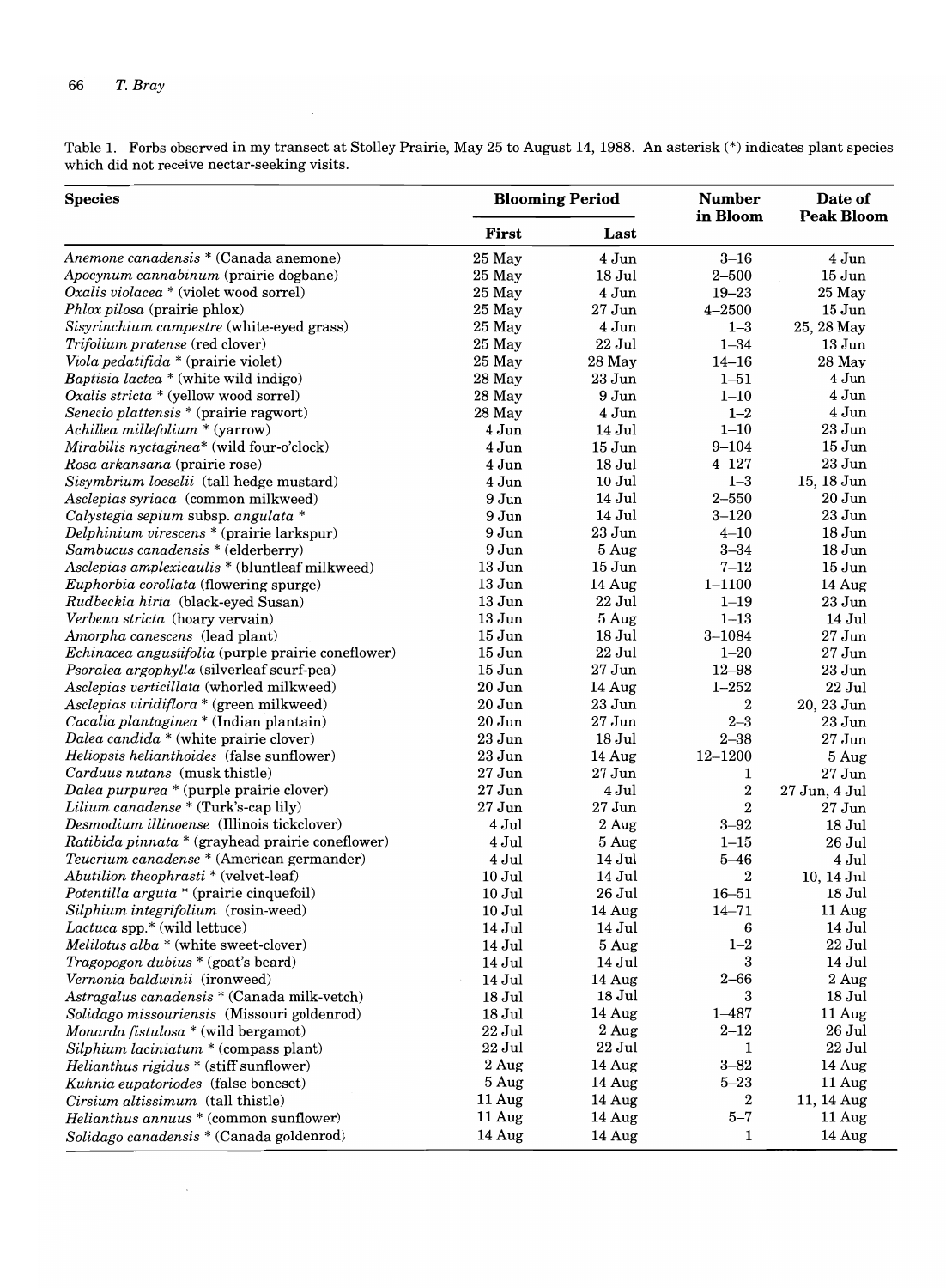Fritillary were each seen on only one date, and only in flight. Sachem *<Atalopedes campestris)* comes here from the southern third of the United States. Its larvae cannot withstand winter temperatures in the Midwest, but adults disperse northward in summer (Pyle, 1981). According to Paul Hammond and Stephen Spomer (pers. comm.), Alfalfa Butterfly *(Colias eurytheme),* Monarch *(Danaus plexippus),* Variegated Fritillary, Red Admiral, and Painted Lady *(Vanessa cardui)* also do not overwinter in Nebraska, but disperse northward in summer to breed on the prairies. The only introduced species observed was the ubiquitous Cabbage Butterfly *(Pieris rapae).* 

#### **DISCUSSION**

In late May, Stolley Prairie had an unbroken green appearance. Flowers in bloom at that time such as bird's foot violet *(Viola pedatifida)* and the yellow and violet wood sorrels *(Oxalis stricta,* O. *violacea)* are small, partially hidden by grasses, and scattered widely throughout the prairie. Few butterflies were seen at this time. By mid-June, prairie phlox *(Phlox pilosa)*  had begun to bloom in large numbers and butterfly activity also increased. After that time, several hundred plants were in bloom at Stolley Prairie during each visit.

Butterflies are selective of the species of plants on which they take nectar (Dronamraju, 1960; Pyle, 1984; Tekulsky, 1985). Some butterflies are generalists, visiting almost any available flower, while others restrict their diet to the nectar of one or two species of plants (Klots, 1951). Despite the particular preferences of each butterfly species, flowers which serve as nectar sources have a number of shared characteristics. Color, shape of the inflorescence, length of corolla tube, taste and fragrance all play a part in attracting butterflies (Tekulsky, 1985). It is difficult to determine how much a factor color played in the selection of a nectar sources at Stolley Prairie for two reasons. First, the majority of the flowers blooming in May and June fall into the pink-violet range, and those in July and August are primarily yellow composites (Asteraceae). Secondly, butterfly vision differs from human's in that butterflies have poorer discernment of reds but their vision extends into the ultraviolet end of the spectrum, which allows them to see nectar-guide markings on petals that are not visible to humans (Rothschild, 1989). In general, butterflies at Stolley Prairie preferred flowers with an ample supply of nectar in a small space, that is, flowers in a cyme, umbel, or composite-type inflorescence. Reducing the need to fly from plant to plant would lessen the energy drain for the butterfly, and may also be a factor in reducing predation by insectivorous birds.

Table 2. Nectar Sources. A = number of nectar-seeking visits made to plant.  $B =$  number of butterfly species that took nectar at this plant.  $C =$  percent of total visits (262) by all butterflies during study.

| Species |                         | A  | в  | C       |
|---------|-------------------------|----|----|---------|
| 1.      | Amorpha canescens       | 8  | 5  | 3.1     |
| 2.      | Apocynum cannabinum     | 9  | 4  | 3.4     |
| 3.      | Asclepias syriaca       | 84 | 10 | 32.1    |
| 4.      | Asclepias verticillata  | 12 | 5  | 4.6     |
| 5.      | Carduus nutans          | 1  | 1  | 0.4     |
| 6.      | Cirsium altissimum      | 4  | 3  | 1.5     |
| 7.      | Desmodium illinoense    | 8  | 2  | 3.1     |
| 8.      | Echinacea angustifolia  | 10 | 3  | $3.8\,$ |
| 9.      | Euphorbia corollata     | 7  | 4  | 2.7     |
| 10.     | Heliopsis helianthoides | 80 | 15 | 30.5    |
| 11.     | Kuhnia eupatoriodes     | 3  | 1  | 1.1     |
| 12.     | Phlox pilosa            | 14 | 7  | 5.3     |
| 13.     | Psoralea argophylla     | 2  | 2  | 0.8     |
| 14.     | Rosa arkansana          | 1  | 1  | 0.4     |
| 15.     | Rudbeckia hirta         | 1  | 1  | 0.4     |
| 16.     | Silphium integrifolium  | 7  | 3  | 2.7     |
| 17.     | Sisymbrium loeselii     | 1  | 1  | 0.4     |
| 18.     | Solidago missouriensis  | 10 | 3  | 3.8     |
| 19.     | Trifolium pratense      | 1  | 1  | 0.4     |
| 20.     | Verbena stricta         | 1  | 1  | 0.4     |
| 21.     | Vernonia baldwinii      | 5  | 4  | $1.9\,$ |

The relationship of butterfly size to flower size also influences butterfly choice. Obviously, smaller butterflies with shorter proboscises most often choose flowers with short corolla tubes. The tiny Eastern Tailed Blue nectared on the small-flowered silver-leafed scurf-pea *(Psoralea argophylla),* Illinois tickclover *(Desmodium illinoense)* and leadplant *(Amorpha canescens).* In addition, all these plants are similar in coloration to the butterfly itself, providing camouflage that perhaps protects the butterfly from avian predation.

When factors of color, size, and shape are approximately equal, fragrance is the deciding factor in butterfly preference (Tekulsky, 1985). Common milkweed *(Asclepias syriaca)* has a strong, sweet odor that was attractive to many species of butterflies at Stolley Prairie. This plant received the most visits, 84 (32.5 % of all visits made to any flower) by the second largest number of butterfly species, during the study period. In addition to the fragrance, it has many of the characteristics of a preferred nectar source: many flowers clustered in a small space, several inflorescences on one plant, and an ample supply of nectar. The inflorescence is large enough to accommodate butterflies the size of the Monarch and Regal Fritillary. The milkweed was so popular that even partially withered flowers were still visited by butterflies. Other insects such as bees, moths,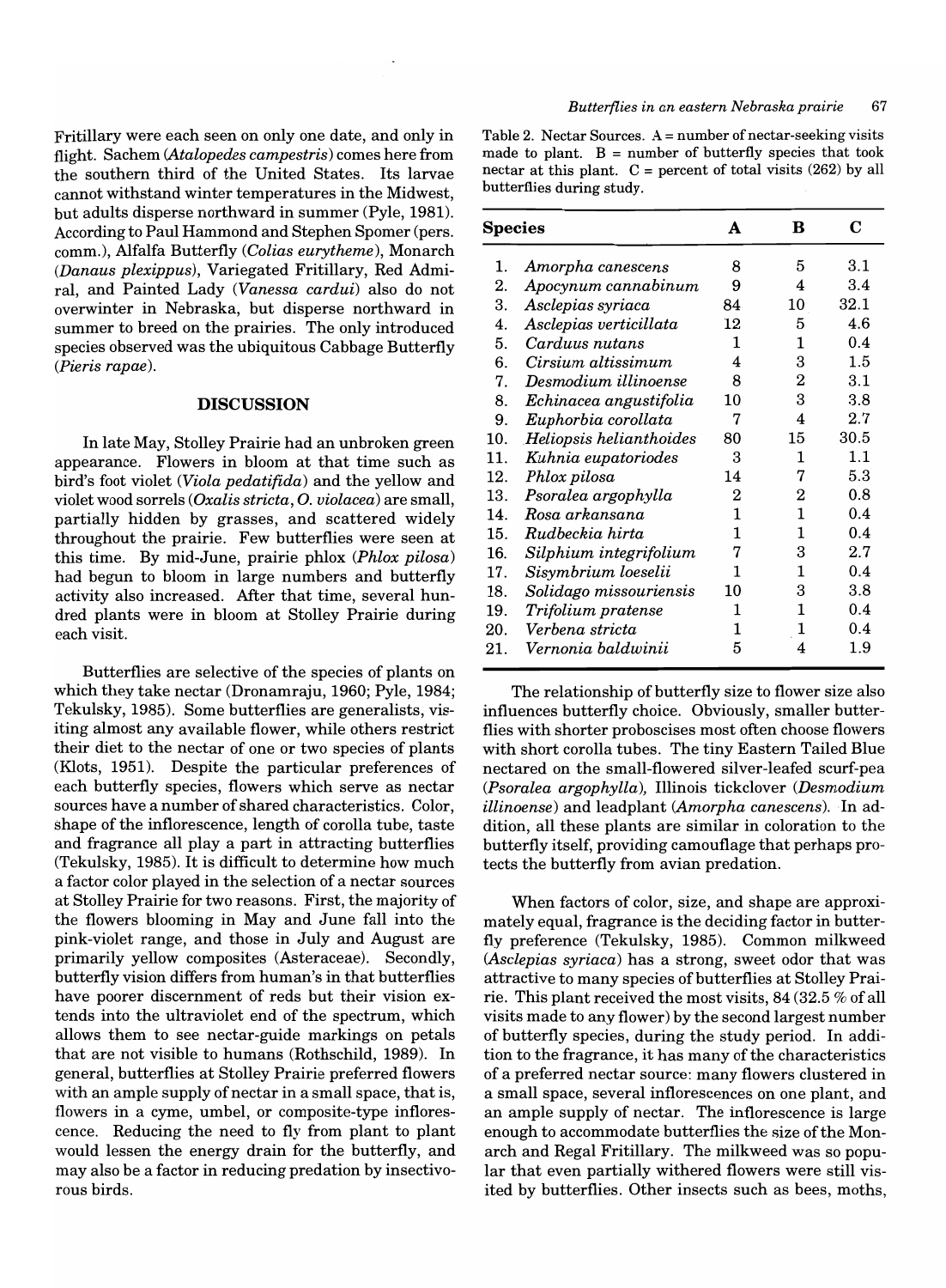

Figure 3. Clockwise from upper left: Monarch *(Dana us plexippus)* on *Vernonia baldwinii,* Dione Copper *(Lycaena dione)* on *Apocynum cannabinum,* Variegated Fritillary *(Euptoieta claudia)* on *Asclepias syriaca,* Regal Fritillary *(Speyeria idalia)* on *Heliopsis helianthoides,* Painted Lady *(Vanessa cardui)* on *Heliopsis helianthoides.*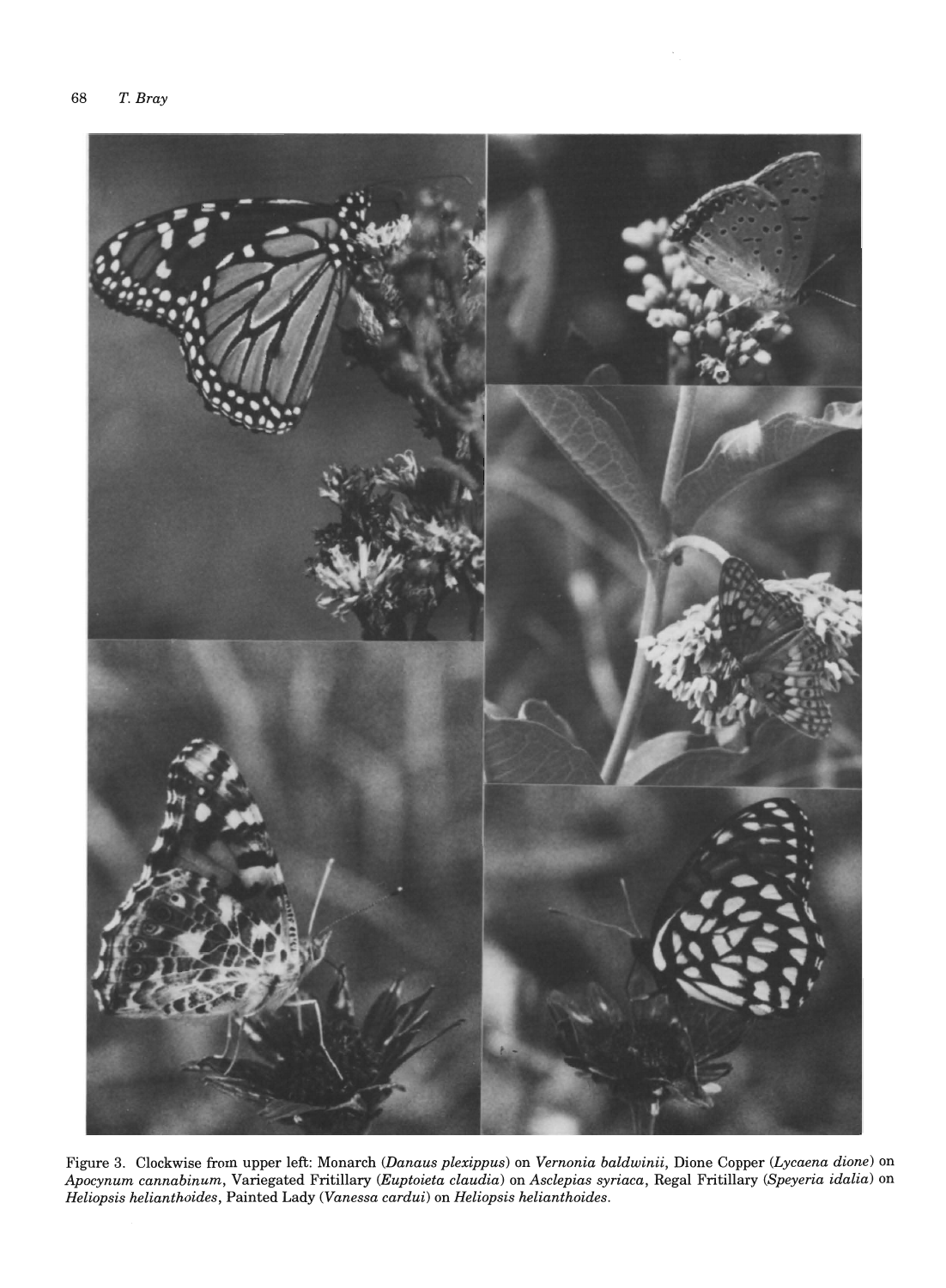Table 3. Butterflies observed at Stolley Prairie, May 25 to August 14, 1988.

| <b>Butterfly Species</b>                         | <b>Dates Seen</b>                       | <b>Number</b><br><b>Seen</b> | <b>DatePeak</b><br><b>Number</b> |  |  |
|--------------------------------------------------|-----------------------------------------|------------------------------|----------------------------------|--|--|
| Ancyloxypha numitor (Least Skipper)              | 10 July                                 | $\mathbf{1}$                 | $10$ Jul                         |  |  |
| Atalopedes campestris (Sachem)                   | 10 July                                 | $\overline{2}$               | $10$ Jul                         |  |  |
| Atrytone logan (Delaware Skipper)                | $5-11$ Aug                              | $1 - 2$                      | 11 Aug                           |  |  |
| Cercyonis pegala (Common Wood Nymph)             | 14 July-5 Aug                           | $1 - 7$                      | 5 Aug                            |  |  |
| Colias eurytheme (Alfalfa Butterfly)             | 28 May-14 Aug                           | $1 - 21$                     | 5 Aug                            |  |  |
| Colias philodice (Clouded Sulfur)                | 15 June-14 Aug                          | $1 - 7$                      | 14 Aug                           |  |  |
| Danaus plexippus (Monarch)                       | 28 May-14 Aug                           | $1 - 20$                     | 5 Aug                            |  |  |
| Epargyreus clarus (Silver-spotted Skipper)       | 5 Aug                                   | $\mathbf{1}$                 | 5 Aug                            |  |  |
| <i>Erynnis</i> sp. (Dusky Wing species)          | $5-14$ Aug                              | $1 - 2$                      | 5 Aug                            |  |  |
| <i>Euptoieta claudia</i> (Variegated Fritillary) | 15 Jun -4 Jul;14 Aug                    | $1 - 30$                     | 23, 27 Jun                       |  |  |
| Everes comyntas (Eastern Tailed Blue)            | 9-18 Jun; 10 Jul-14 Aug                 | $1 - 13$                     | 2, 14 Aug                        |  |  |
| Lycaena dione (Dione Copper)                     | $15 - 23$ June                          | $1 - 4$                      | $15$ Jun                         |  |  |
| Nymphalis antiopa (Mourning Cloak)               | 4 July                                  | $\mathbf{1}$                 | 4 Jul                            |  |  |
| Papilio polyxenes (Black Swallowtail)            | 13-15 June; 14 Aug                      | $1 - 2$                      | $15$ Jun                         |  |  |
| Pholisora catullus (Common Sooty Wing)           | 10 Jul; 5-11 Aug                        | $\mathbf{1}$                 | $10$ Jul                         |  |  |
|                                                  |                                         |                              | 5, 11 Aug                        |  |  |
| Phyciodes tharos (Pearl Crescent)                | 15 Jun-10 Jul; 26 Jul-14 Aug            | $1 - 5$                      | $18$ Jun                         |  |  |
| Pieris rapae (Cabbage Butterfly)                 | $4$ June $-14$ Aug                      | $1 - 8$                      | $15$ Jun                         |  |  |
| Polites peckius (Peck's Skipper)                 | 22 Jul-14 Aug                           | $1 - 3$                      | 5 Aug                            |  |  |
| Polites themistocles (Tawny-edged Skipper)       | $9-18$ Jun; $5$ Aug                     | 1                            | 1 each date                      |  |  |
| Pompeius verna (Little Glassywing)               | 4 Jul                                   | $\mathbf{1}$                 | $4$ Jul                          |  |  |
| Pontia protodice (Checkered White)               | $10$ Jul $-2$ Aug                       | $1 - 6$                      | 22 Jul                           |  |  |
| Pyrgus communis (Checkered Skipper)              | $9 - 20$ Jun; $5 - 14$ Aug              | $1 - 5$                      | 11 Aug                           |  |  |
| Speyeria cybele (Great Spangeled Fritillary)     | 18 Jun                                  | 1                            | $18$ Jun                         |  |  |
| Speyeria idalia (Regal Fritillary)               | 13 Jun - 14 Aug                         | $1 - 30$                     | 23 Jun                           |  |  |
| Strymon melinus (Gray Hairstreak)                | $22$ Jul $-5$ Aug                       | $1 - 2$                      | 5 Aug                            |  |  |
| Vanessa atalanta (Red Admiral)                   | 4 Jun; 20 Jun; 4 Jul;<br>26 Jul; 14 Aug | $\mathbf{1}$                 | 1 each date                      |  |  |
| Vanessa cardui (Painted Lady)                    | 10 Jul; 26 Jul - 14 Aug                 | $1 - 8$                      | 5 Aug                            |  |  |

beetles, and wasps also found it attractive. Whorled milkweed *<Asclepias verticillata)* began blooming as common milkweed was declining in numbers. It also was attractive to five species of butterflies but the number of visits totaled only twelve.

False sunflower *(Heliopsis helianthoides)* was the most popular nectar source in the late summer. It also has a large inflorescence with ample landing space for even large butterflies, and it has numerous nectaries in one head. In addition, it was abundant at Stolley Prairie during July and August. False sunflower received 80 visits by 15 species, the most butterfly species to visit any forb.

Prairie phlox was visited by seven species for a total of 14 nectar-seeking visits. However, considering that at the peak of bloom, approximately 2500 phlox plants were present in the transect, this flower was not a particular favorite of butterflies. In contrast, purple coneflower *(Echinacea angustifolia)* had only 20 plants

in bloom, yet had 10 nectar-seeking visits from three species

It is interesting to note those plants not utilized as nectar sources during this study. Compass plant *(Silphium laciniatum),* wild monarda *(Monarda fistulosa),* and white sweet-clover *(Melilotus alba)* are often popular nectar sources with butterflies. These species were present at Stolley Prairie in small numbers and may have been overlooked by the butterflies or may have been visited when I was not present. *Teucrium canadense,* a plant that is utilized by skippers, bloomed for only ten days and in addition was overshadowed-by taller grasses. Species such as violet and yellow wood sorrels, bird's-foot-violet, and prairie ragwort *(Senecio plattensis),* bloomed early in the summer when not many butterflies were present. Canada milk-vetch *(Astragalus canadensis)* and wild white indigo *(Baptisia lactea)* have flowers which require strong pressure to reach the nectaries and are primarily visited by bees. Turk's-cap lily *(Lilium canadense)* has a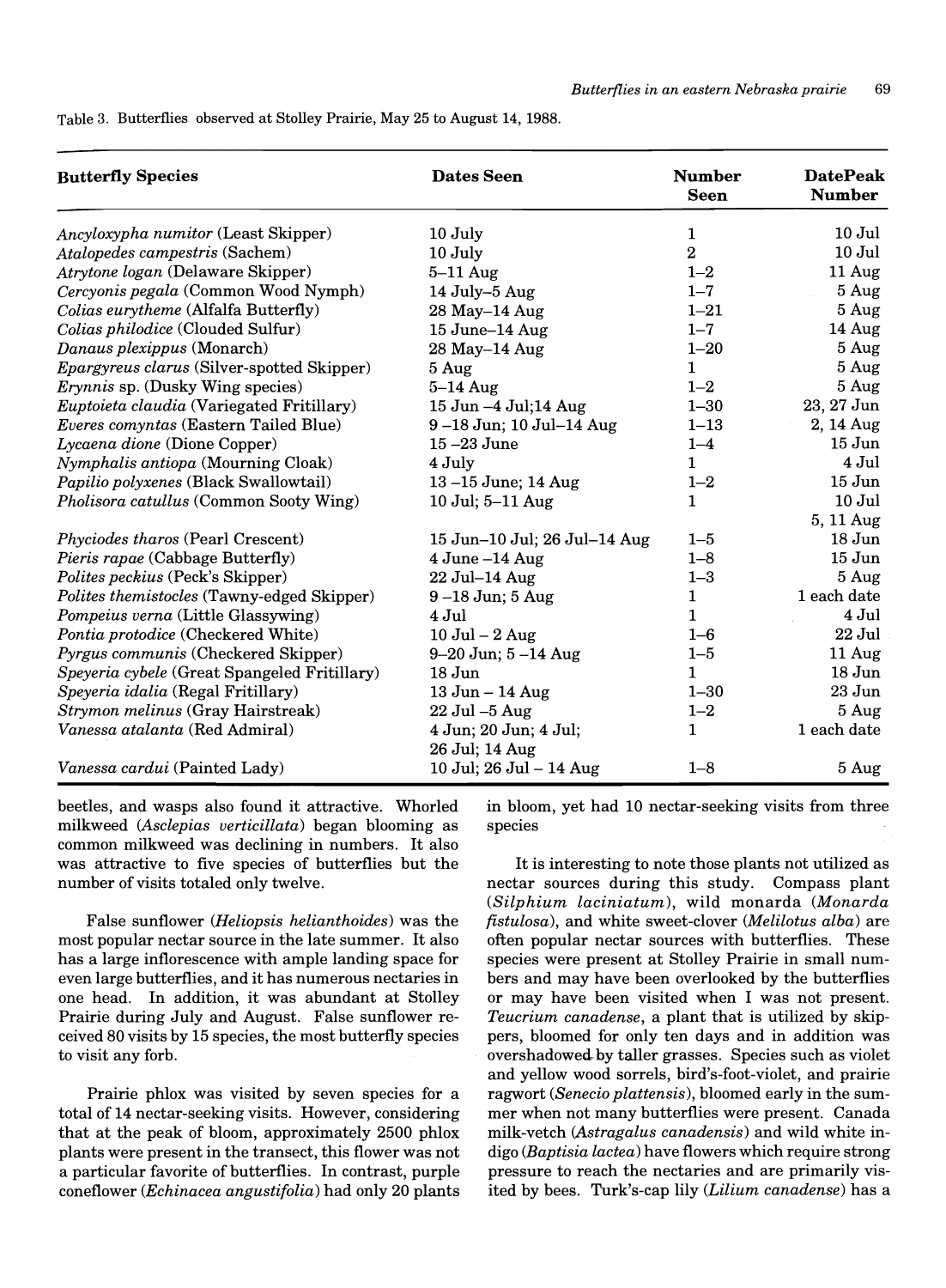



Figures 4 and 5. **4.** Number of butterflies seen on the transect per visit. **5.** Estimated number of forbs seen in bloom on the transect per visit. Dates of visits were as follows: 1-May 25, 2-May 28, 3-Jun. 4, 4-Jun. 9, 5-Jun. 13, 6-Jun. 15, 7-Jun.18, 8-Jun. 20, 9-Jun.23, 10-Jun. 27, 11-Jul. 4, 12-Jul. 10, 13-Jul. 14, 14-Jul. 18, 15-Jul. 22, 16-Jul. 26, 17- Aug. 2, 18-Aug. 5, 19-Aug. 11, 20-Aug. 14.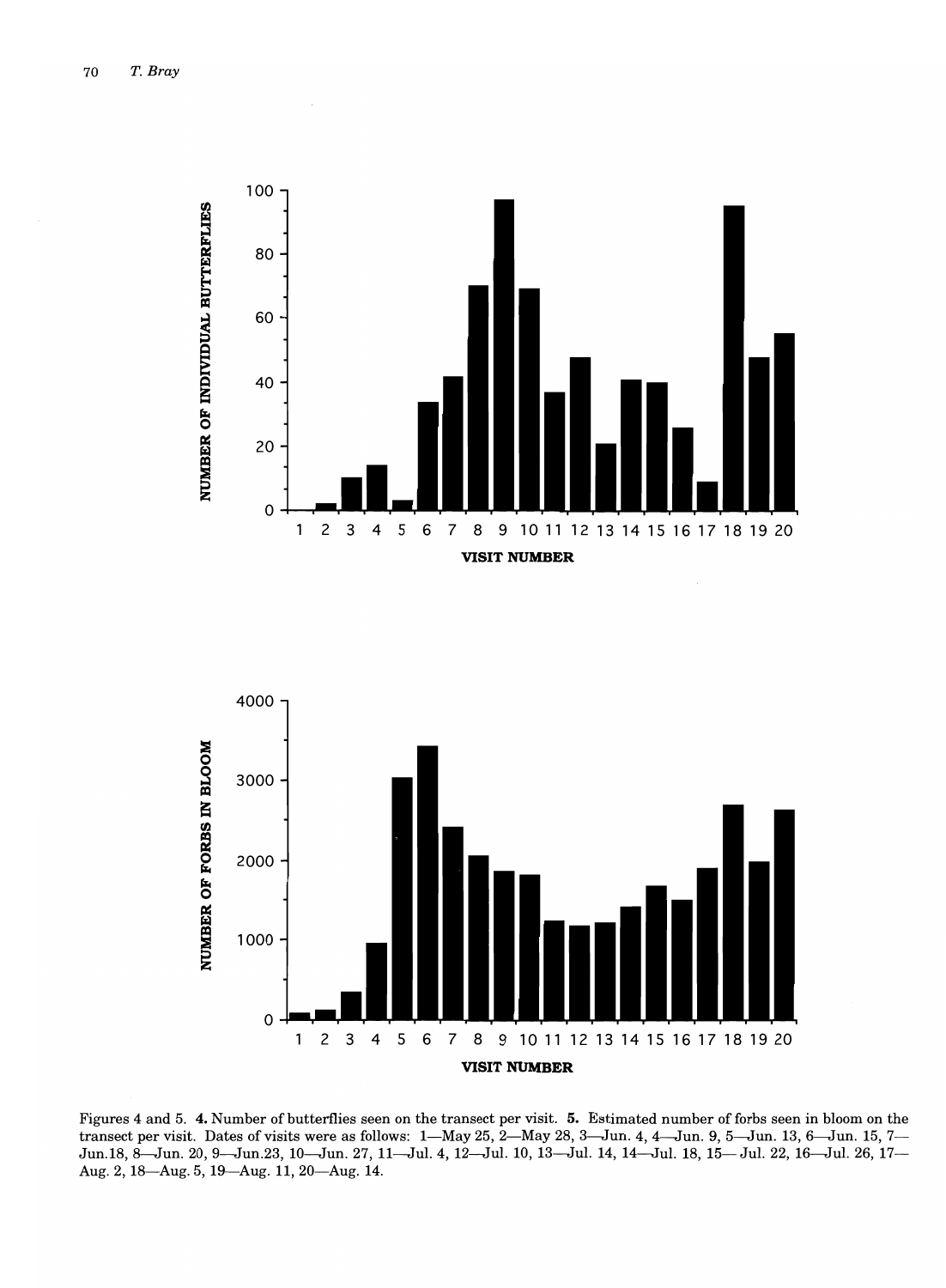| <b>Butterfly</b>      |              |                         |                |                |              |              |              |                  |              | Plant                   |    |                  |              |              |           |                  |             |                  |             |              |              |
|-----------------------|--------------|-------------------------|----------------|----------------|--------------|--------------|--------------|------------------|--------------|-------------------------|----|------------------|--------------|--------------|-----------|------------------|-------------|------------------|-------------|--------------|--------------|
|                       | $\mathbf{1}$ | $\bf 2$                 | 3              |                | 5            | 6            | 7            | 8                | 9            | 10                      | 11 | 12               | 13           | 14           | 15        | <b>16</b>        | 17          | 18               | 19          | $20\,$       | 21           |
| Ancyloxypha numitor   |              |                         | $\mathbf{1}$   |                |              |              |              |                  |              |                         |    |                  |              |              |           |                  |             |                  |             |              |              |
| Atalopedes campestris |              |                         |                |                |              |              |              |                  |              | $\bf 2$                 |    |                  |              |              |           |                  |             |                  |             |              |              |
| Atrytone logan        |              |                         |                |                |              |              |              |                  |              | $\mathbf 1$             |    |                  |              |              |           |                  |             |                  |             |              |              |
| Cercyonis pegala      |              |                         |                |                |              |              |              |                  |              |                         |    |                  |              |              |           |                  |             |                  |             |              |              |
| Colias eurytheme      | $\sqrt{3}$   |                         | $\bf 5$        |                |              |              |              | $\boldsymbol{3}$ |              | 27                      |    | $\bf 5$          |              |              |           | $\mathbf{1}$     |             |                  |             |              |              |
| Colias philodice      |              |                         |                |                |              |              |              |                  |              | $\mathbf{3}$            |    |                  |              |              |           |                  |             |                  |             |              | $\mathbf{1}$ |
| Danaus plexippus      |              |                         | 22             | $\overline{7}$ |              |              |              |                  |              | 17                      | 3  | $\mathbf{1}$     |              |              |           | $\boldsymbol{3}$ |             |                  |             |              |              |
| Epargyreus clarus     |              |                         |                |                |              |              |              |                  |              |                         |    |                  |              |              |           |                  |             |                  |             |              | 1.           |
| Erynnis sp.           |              |                         |                |                |              |              |              |                  |              | $\mathbf{1}$            |    |                  |              |              |           |                  |             |                  |             |              |              |
| Euptoieta claudia     | $\mathbf{1}$ | $\mathbf{1}$            | 31             |                |              |              |              | 6                |              | $\overline{2}$          |    | $\mathbf{1}$     | $\mathbf{1}$ | $\mathbf{1}$ |           |                  |             |                  |             |              |              |
| Everes comyntas       | $\mathbf{1}$ | $\mathbf{1}$            |                | $\mathbf{1}$   |              |              | 7            |                  |              | $\overline{\mathbf{4}}$ |    | $\mathbf{1}$     | $\mathbf{1}$ |              |           |                  |             | $\bf 6$          |             | $\mathbf{1}$ |              |
| Lycaena dione         | $\mathbf{1}$ | $\boldsymbol{3}$        | $\bf{3}$       |                |              |              |              |                  |              |                         |    |                  |              |              |           |                  |             |                  |             |              |              |
| Nymphalis antiopa     |              |                         |                |                |              |              |              |                  |              |                         |    |                  |              |              |           |                  |             |                  |             |              |              |
| Papilio polyxenes     |              |                         |                |                |              |              |              |                  |              |                         |    |                  |              |              |           |                  |             |                  |             |              |              |
| Pholisora catullus    |              |                         | $\mathbf{1}$   |                |              |              |              |                  |              |                         |    |                  |              |              |           |                  |             |                  |             |              |              |
| Phyciodes tharos      | $\sqrt{2}$   |                         | 8              |                |              |              |              |                  |              | $\overline{2}$          |    | $\boldsymbol{2}$ |              |              | ${\bf 1}$ |                  |             |                  |             |              |              |
| Pieris rapae          |              | $\overline{\mathbf{4}}$ | $\overline{2}$ |                |              |              |              |                  | 4            |                         |    | $\overline{3}$   |              |              |           |                  | $\mathbf 1$ |                  |             |              |              |
| Polites peckius       |              |                         |                | $\sqrt{2}$     |              | $\mathbf{1}$ |              |                  | $\mathbf{1}$ |                         |    |                  |              |              |           |                  |             |                  |             |              |              |
| Polites themistocles  |              |                         | $\mathbf{1}$   |                |              |              |              |                  |              | $\mathbf{1}$            |    |                  |              |              |           |                  |             |                  |             |              |              |
| Pompeius verna        |              |                         |                |                |              |              |              |                  |              |                         |    |                  |              |              |           |                  |             |                  |             |              |              |
| Pontia protodice      |              |                         |                |                |              |              |              |                  |              | $\overline{\mathbf{4}}$ |    |                  |              |              |           |                  |             |                  |             |              |              |
| Pyrgus communis       |              |                         |                |                |              |              |              |                  | $\mathbf{1}$ | $\overline{3}$          |    | $\mathbf{1}$     |              |              |           |                  |             |                  | $\mathbf 1$ |              |              |
| Speyeria cybele       |              |                         |                |                |              |              |              |                  |              |                         |    |                  |              |              |           |                  |             |                  |             |              |              |
| Speyeria idalia       |              |                         | 10             | $\mathbf{1}$   | $\mathbf{1}$ | $\mathbf 1$  |              | $\mathbf{1}$     | $\mathbf{1}$ | $\mathbf{4}$            |    |                  |              |              |           |                  |             |                  |             |              | $\mathbf 1$  |
| Strymon melinus       |              |                         |                |                |              |              | $\mathbf{1}$ |                  |              |                         |    |                  |              |              |           |                  |             | $\boldsymbol{2}$ |             |              |              |
| Vanessa atalanta      |              |                         |                |                |              |              |              |                  |              |                         |    |                  |              |              |           |                  |             |                  |             |              |              |
| Vanessa cardui        |              |                         |                | $\mathbf{1}$   |              |              |              |                  |              | $\bf8$                  |    |                  |              |              |           | 3                |             | $\,2$            |             |              |              |

Table 4. Nectar sources utilized at Stolley Prairie, May 25 to August 14, 1988. Plants are identified by number in Table 2.

,....